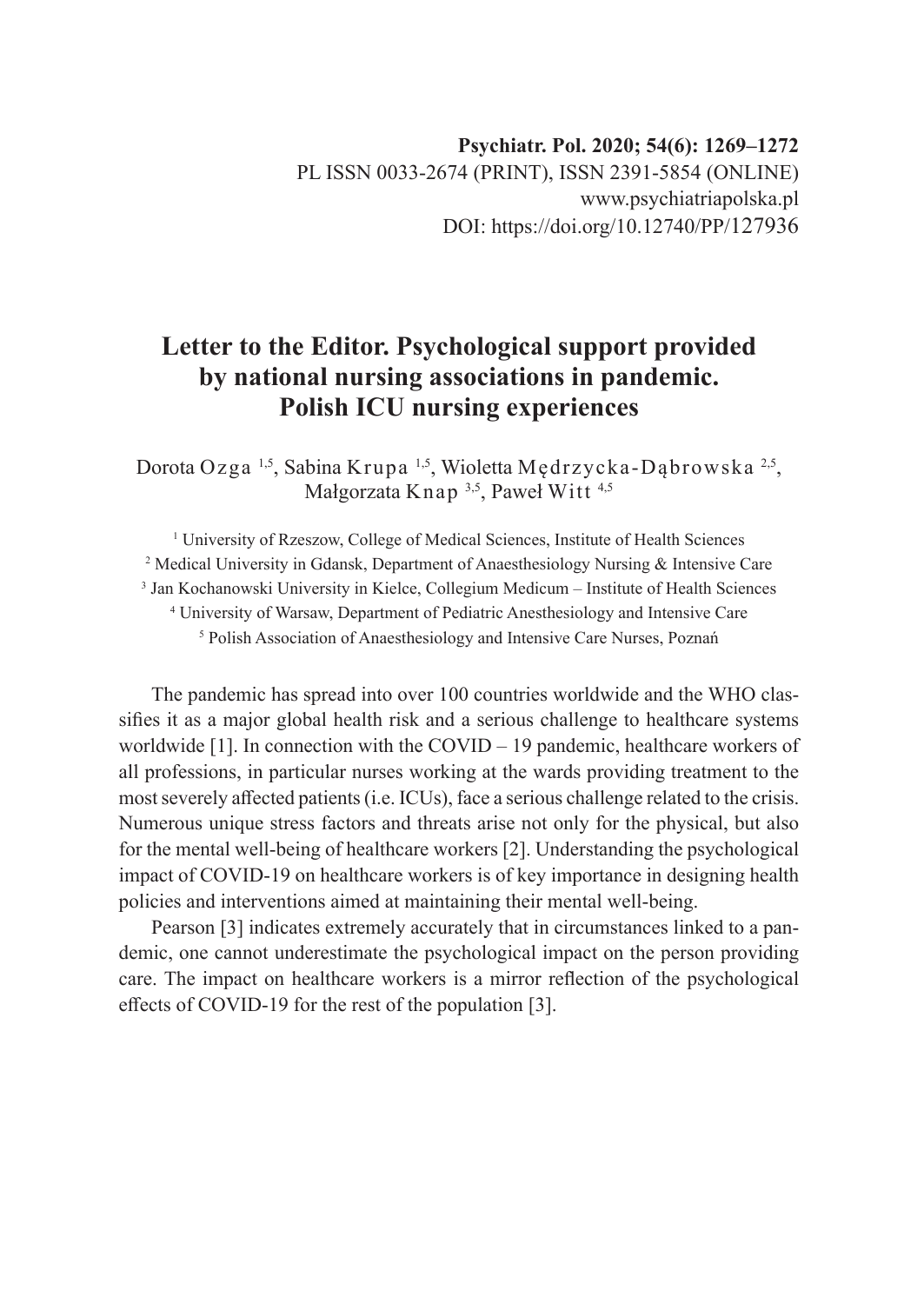## *Stress at work with a highly contagious patient. Fiction or a real threat, potentially leading to tragic results?*

International data show that nearly one in two local workers presumably will not come to work during the pandemic [1]. Furthermore, patients, healthcare workers and the general public face overwhelming psychological pressure which may result in a variety of mental problems, such as, depression, anxiety, fear, or sleep disruptions. Psychological crisis intervention is essential for ensuring effective disease control [4]. Confirmed and suspected COVID-19 cases may be a source of anxiety for the personnel, which may lead to serious consequences related to the disease and the pandemic [5]. Hospital personnel, including ICU nurses, may experience loneliness, despair, insomnia, anxiety and depression. There is also increased risk of aggressive behaviours and suicide. In isolated cases of suspected infection, these individuals may experience anxiety and uncertainty related to their health status and develop obsessivecompulsive symptoms, such as repeated temperature check and disinfection. Moreover, strict quarantine and the obligatory state policy for monitoring of healthcare workers may lead to societal rejection, financial loss, discrimination and stigmatisation. This is confirmed by research conducted in recent weeks, providing recommendations and defining the way of proceeding in the coming years. A study published by Lai et al. [6], carried out on a representative group, shows that symptoms of depression were present in 50.4% of the subjects, anxiety 44.6%, insomnia 34.0% and stress 71.5%. Furthermore, nurses, women and frontline workers reported more severe symptoms of depression, anxiety, insomnia and stress [6].

## *The role of psychological support provided by specialist associations to a targeted, strictly defined group of recipients*

We try to become aware of the anxiety, and that signifies containing the problem. The more we know, the less we fear. When the source of negative emotions is known, it is easier to control them. Indeed, we are facing a lot of these negative emotions in the current situation associated with COVID-19. *Are you overwhelmed by stress, anxiety and negative emotions? Do you feel a consultation with a psychologist might help? Call to get support*. Such announcements can be encountered in mass media.

Psychological support services, including consultations and interventions via phone, online or by means of apps, have been widely implemented by local and national mental health institutions in response to the outbreak of COVID-19. It also seemed important for the national associations to become involved in ensuring psychological support for ICU nurses. This is the first pandemic to reach Poland in the last 100 years; hence, the situation was hardly known to anyone when it entered the hospitals almost by surprise, causing disbelief or denial that it is really happening to us and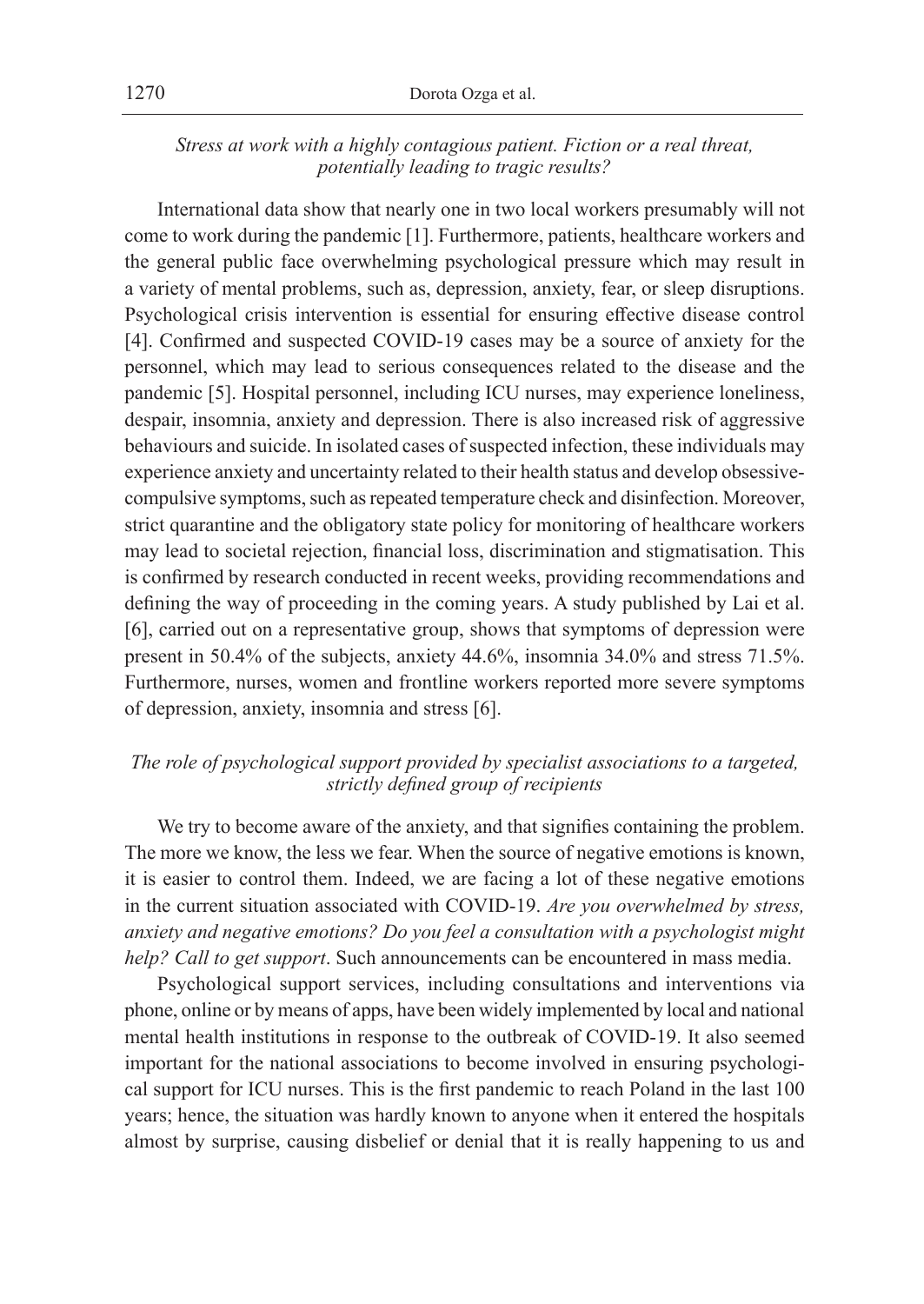showing that we are not prepared to work in crisis management mode. Following a rapid overview of the situation as reported by the media, the Polish Association of Anaesthesiology and Intensive Care Nurses on 15 March 2020, i.e. 10 days after the first case of SARS-CoV-2 infection was confirmed in our country, organised phone consultations with a clinical psychologist, available daily from 8.00 to 19.00 (https:// ptpaio.pl/index.php). The information was also communicated in the social media used by ICU nurses. It seems essential for the support to be initiated as soon as possible, to prevent problems rather than provide treatment to the already insufficiently numerous nursing staff. In Poland the ratio of nurses per one thousand inhabitants is among the lowest in Europe, amounting to 5.2. By comparison, the mean in the EU is 9.4. Furthermore, the average age of a Polish nurse in 2019 was 52 years. Many Polish studies show that depression is significantly more common in women over 50 years of age.

#### *Conclusion*

In connection to the COVID-19 pandemic, healthcare workers have to deal with numerous challenges and constant stressors not only in their professional work but also in their personal life. Protection for personnel working in facilities that provide services to COVID-19 patients is an important element of public health measures employed in combating the COVID-19 epidemic. Particular attention should be paid to the help and support of ICU nurses who sometimes need more time than defined by the norms for one patient. It is necessary to immediately implement special interventions to promote mental well-being of healthcare workers exposed to COVID-19, who being a largely feminised professional group performing frontline tasks require particular attention and assistance.

#### **References**

- 1. Petzold MB, Plag J, Ströhle A. *Umgang mit psychischer Belastung bei Gesundheitsfachkräften im Rahmen der Covid-19-Pandemie [Dealing with psychological distress by healthcare professionals during the COVID-19 pandemia].* Nervenarzt. 2020; 91(5): 417‐421. Doi: 10.1007/ s00115-020-00905-0.
- 2. Balicer RD, Omer SB, Barnett DJ, Everly GS Jr. *Local public health workers' perceptions toward responding to an influenza pandemic.* BMC Public Health. 2006; 6: 99. https://doi. org/10.1186/1471-2458-6-99.
- 3. Pearson GS. *The mental health implications of COVID-19*. J. Am. Psychiatr. Nurses Assoc. 2020; 26(5): 443-444. https://doi.org/10.1177/1078390320949563.
- 4. Li W, Yang Y, Liu ZH, Zhao YJ, Zhang Q, Zhang L et al. *Progression of mental health services during the COVID-19 outbreak in China*. Int. J. Biol. Sci. 2020; 16(10): 1732–1738. https:// doi.org/10.7150/ijbs.45120.